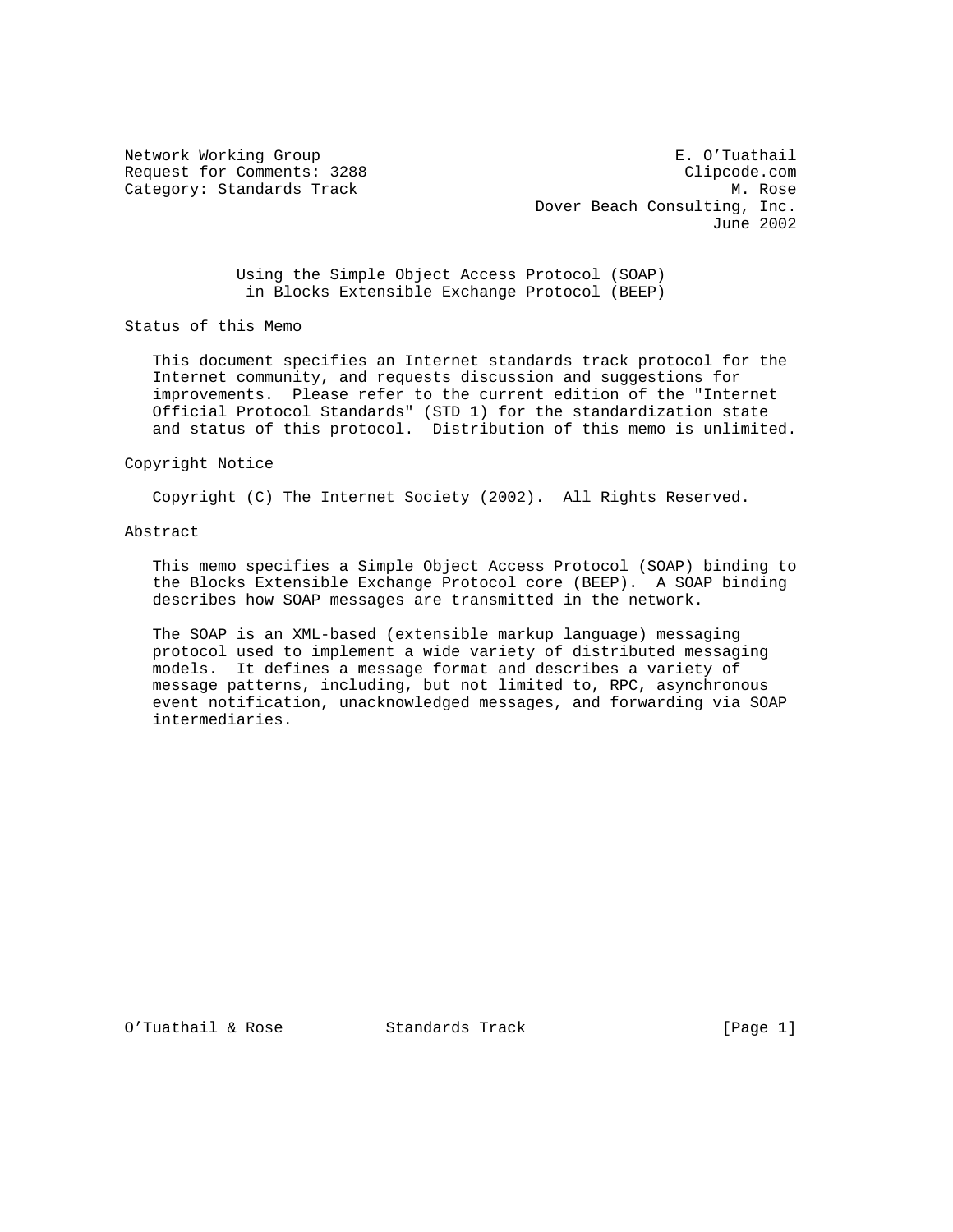| Table of Contents |  |
|-------------------|--|
|-------------------|--|

| $1$ .          |                                                           |   |
|----------------|-----------------------------------------------------------|---|
| 2.1            | BEEP Profile Identification 4                             |   |
| 2.1            | Profile Initialization 5                                  |   |
| 3.             |                                                           | 7 |
| 4 <sub>1</sub> | SOAP Message Patterns 9                                   |   |
| 4.1            |                                                           |   |
| 4.2            | Request-Response Exchange 9                               |   |
| 4.3            | Request/N-Responses Exchange 9                            |   |
| 5 <sub>1</sub> |                                                           |   |
| 5.1            | The soap beep URL Scheme 10                               |   |
|                | 5.1.1 Resolving IP/TCP Address Information 10             |   |
| 5.2            | The soap.beeps URL Scheme 11                              |   |
| რ.             | Registration Templates 12                                 |   |
| 6.1            | SOAP Profile Feature Registration Template 12             |   |
| 7 <sub>1</sub> | Initial Registrations 13                                  |   |
| 7.1            | Registration: The SOAP Profile 13                         |   |
| 7.2            | Registration: The soap.beep URL Scheme 14                 |   |
| 7.3            | Registration: The soap.beeps URL Scheme 15                |   |
| 7.4            | Registration: The System (Well-Known) TCP port number for |   |
|                |                                                           |   |
| 8.             | Security Considerations 16                                |   |
|                |                                                           |   |
|                | IANA Considerations 18                                    |   |
|                |                                                           |   |
|                |                                                           |   |
|                | Full Copyright Statement 20                               |   |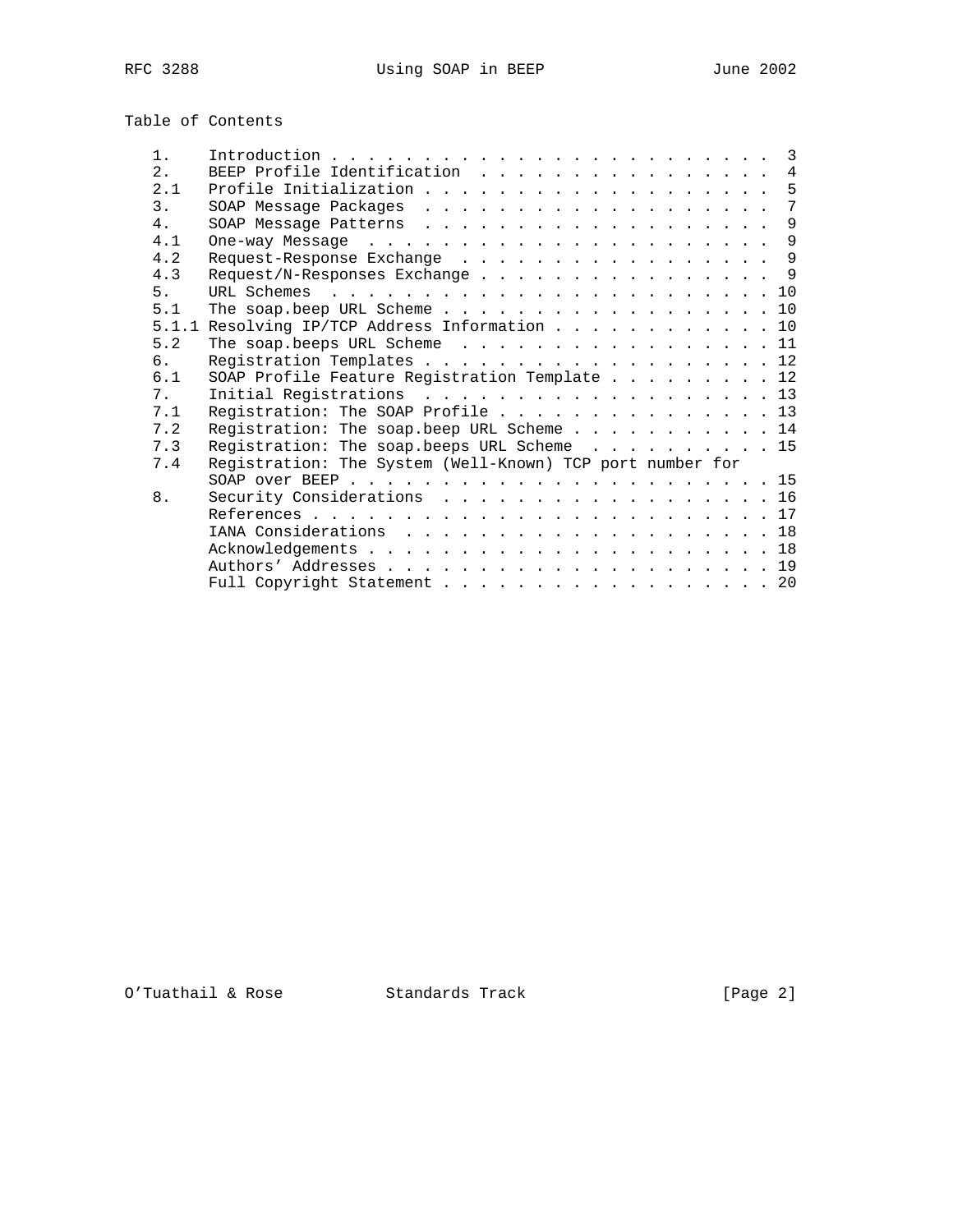# 1. Introduction

 This memo specifies how SOAP 1.1 envelopes[1] are transmitted using a BEEP profile[2]. In the W3C, the XMLP effort is evolving SOAP. Accordingly, this memo provides a mechanism for negotiating the use of new features.

 Throughout this memo, the term "envelope" refers to the "SOAP- Env:Envelope" element defined in Section 4 of [1]. Further, the terms "peer", "client", "server", "one-to-one", and "one-to-many" are used in the context of BEEP. In particular, Sections 2.1 and 2.1.1 of [2] discuss BEEP roles and exchange styles.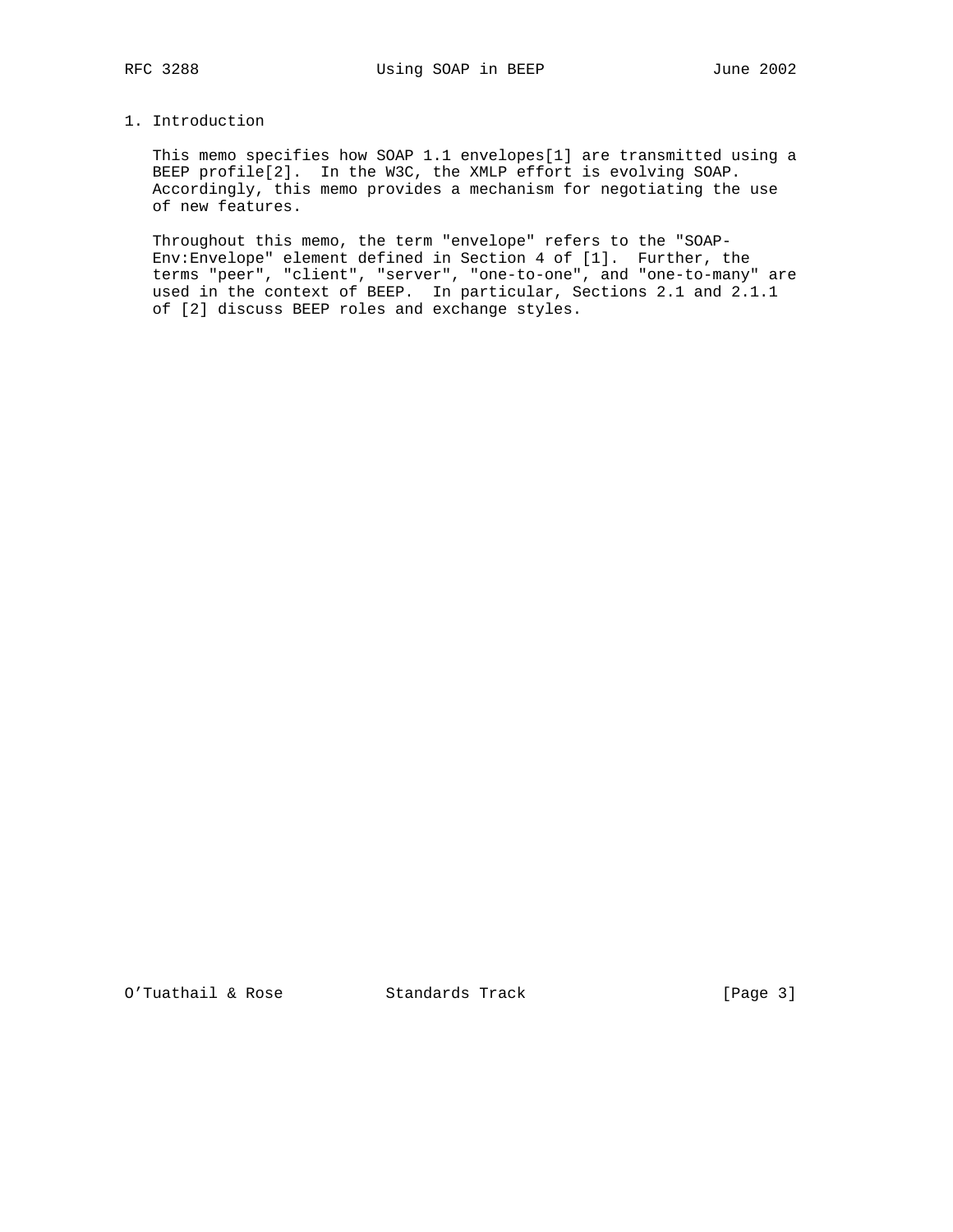### 2. BEEP Profile Identification

The BEEP profile for SOAP is identified as

http://iana.org/beep/soap

in the BEEP "profile" element during channel creation.

 In BEEP, when the first channel is successfully created, the "serverName" attribute in the "start" element identifies the "virtual host" associated with the peer acting in the server role, e.g.,

 <start number='1' serverName='stockquoteserver.example.com'> <profile uri='http://iana.org/beep/soap' /> </start>

 The "serverName" attribute is analagous to HTTP's "Host" request header field (c.f., Section 14.23 of [3]).

 There are two states in the BEEP profile for SOAP, "boot" and "ready":

- o In the "boot" state, the peer requesting the creation of the channel sends a "bootmsg" (either during channel initialization or in a "MSG" message).
	- \* If the other peer sends a "bootrpy" (either during channel initialization or in a "RPY" message), then the "ready" state is entered
	- \* Otherwise, the other peer sends an "error" (either during channel initialization or in a "ERR" message), then no state change occurs.
- o In the "ready" state, either peer begins a SOAP message pattern by sending a "MSG" message containing an envelope. The other peer completes the message pattern either by:
	- \* sending back a "RPY" message containing an envelope; or,
	- \* sending back zero or more "ANS" messages, each containing an envelope, followed by a "NUL" message.

Regardless, no state change occurs.

O'Tuathail & Rose Standards Track [Page 4]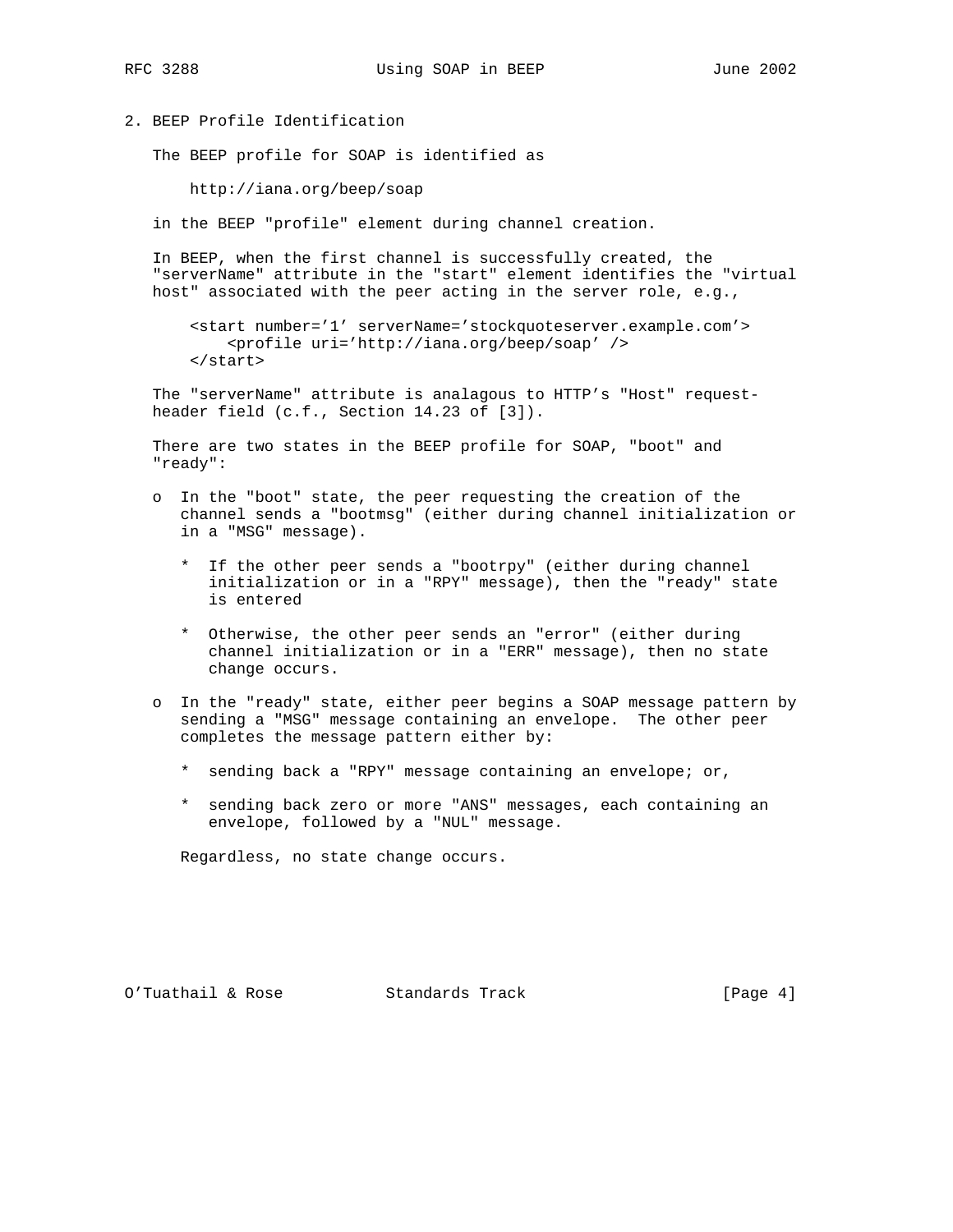### 2.1 Profile Initialization

The boot message is used for two purposes:

 resource identification: each channel bound to the BEEP profile for SOAP provides access to a single resource (a network data object or service).

 feature negotiation: if new features of SOAP (such as compression) emerge, their use can be negotiated.

The DTD syntax for the boot message and its response are:

| ELEMENT bootmsq</th <th></th> <th>EMPTY&gt;</th> <th></th>                                                |                      | EMPTY>            |                           |
|-----------------------------------------------------------------------------------------------------------|----------------------|-------------------|---------------------------|
| ATTLIST bootmsg</td <td>resource<br/>features</td> <td>CDATA<br/>NMTOKENS</td> <td>#REOUIRED<br/>" "</td> | resource<br>features | CDATA<br>NMTOKENS | #REOUIRED<br>" "          |
| ELEMENT bootrpy<br ATTLIST bootrpy</td <td></td> <td>EMPTY&gt;</td> <td></td>                             |                      | EMPTY>            |                           |
|                                                                                                           | features             | NMTOKENS          | $\mathsf{H}$ $\mathsf{H}$ |

The boot message contains a mandatory and an optional attribute:

- o the "resource" attribute, which is analagous to HTTP's "abs\_path" Request-URI parameter (c.f., Section 5.1.2 of [3]); and,
- o the "features" attribute, which, if present, contains one or more feature tokens, each indicating an optional feature of the BEEP profile for SOAP that is being requested for possible use over the channel.

Section 6.1 defines a registration template for optional features.

 If the peer acting in the server role recognizes the requested resource, it replies with the boot response that contains one optional attribute:

 o the "features" attribute, if present, contains a subset of the feature tokens in the boot message, indicating which features may be used over the channel. (If not present or empty, then no features may be used.)

 Otherwise, if the boot message is improperly formed, or if the requested resource isn't recognized, the peer acting in the server role replies with an error message (c.f., Section 7.1 of [2]).

O'Tuathail & Rose Standards Track [Page 5]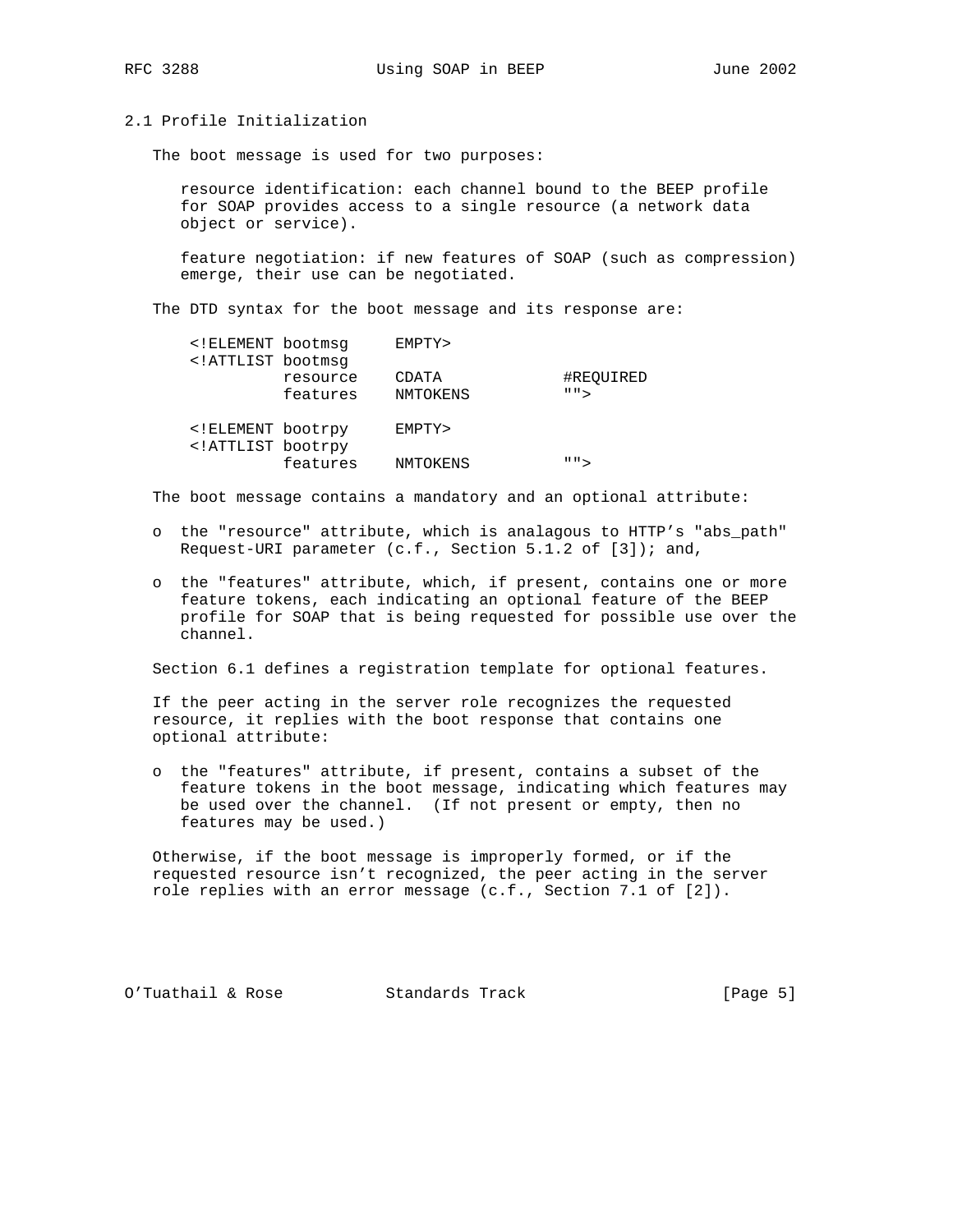Typically, the boot message and its response are exchanged during channel initialization (c.f., Section 2.3.1.2 of [2]).

 For example, here the boot message and its response are exchanged during channel initialization:

```
 C: <start number='1' serverName='stockquoteserver.example.com'>
 C: <profile uri='http://iana.org/beep/soap'>
C: <! [CDATA[<br/>bootmsg resource='/StockQuote' />]]>
 C: </profile>
C: </start>
 S: <profile uri='http://iana.org/beep/soap'>
S: <! [CDATA[<br/>bootrpy />]]>
 S: </profile>
```
 The channel bound to the BEEP profile for SOAP is now in the "ready" state.

 Alternatively, here is an example in which the boot exchange is unsuccessful:

```
 C: <start number='1' serverName='stockquoteserver.example.com'>
C: <profile uri='http://iana.org/beep/soap'><br>C: <{|CDATA|<br/>bootmsq resource='/StockPick
C: <! [CDATA[<br/>bootmsg resource='/StockPick' />]]> << </profile>
         C: </profile>
C: </start>
 S: <profile uri='http://iana.org/beep/soap'>
 S: <![CDATA[<error code='550'>resource not
                                       supported</error>]]>
 S: </profile>
```
 Although the channel was created successfully, it remains in the "boot" state.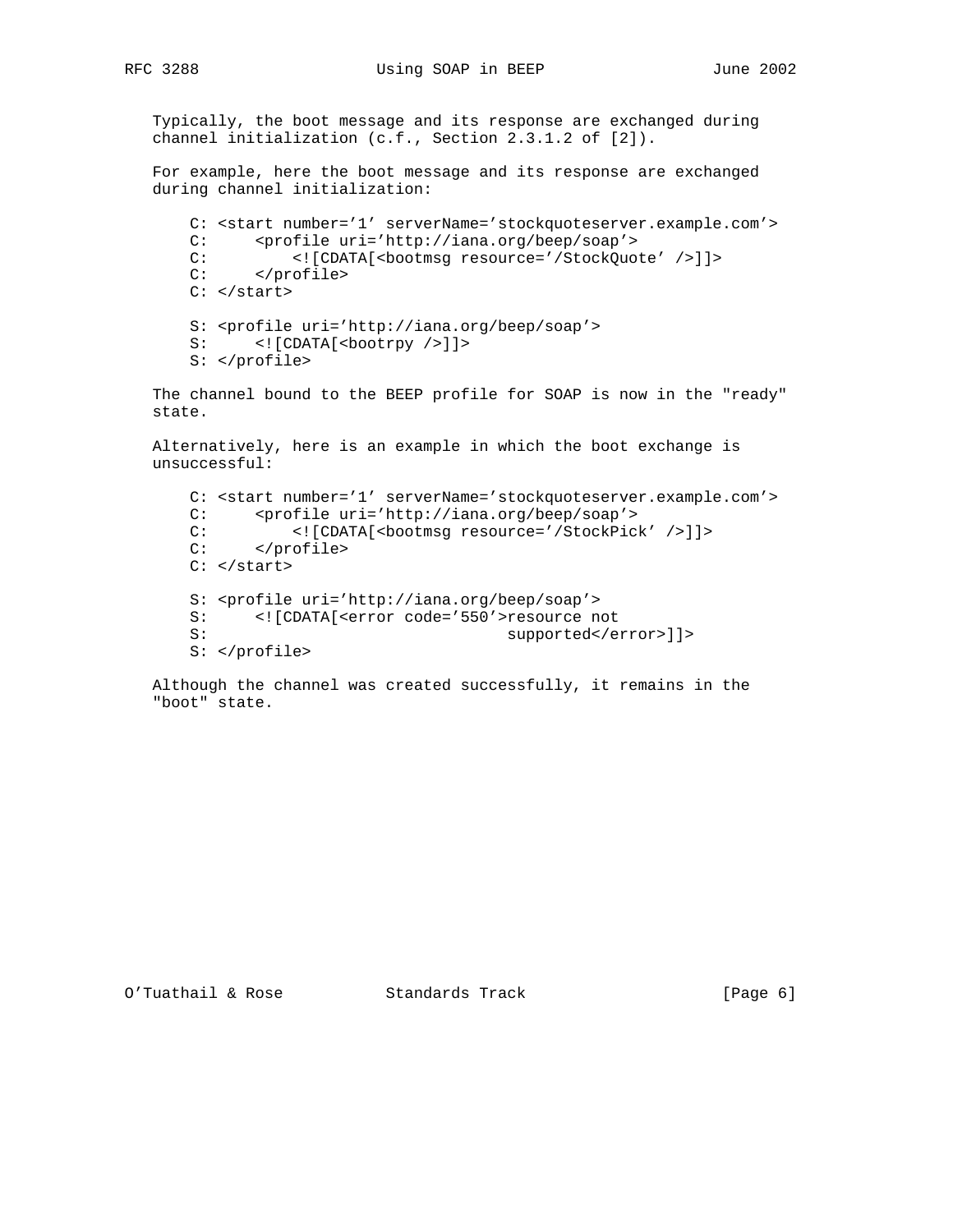# 3. SOAP Message Packages

 The BEEP profile for SOAP transmits envelopes encoded as UTF-8 using the media type "application/xml"[4], e.g.,

 MSG 1 1 . 0 364 Content-Type: application/xml

<SOAP-ENV:Envelope

```
 xmlns:SOAP-ENV="http://schemas.xmlsoap.org/soap/envelope/"
  SOAP-ENV:encodingStyle="http://schemas.xmlsoap.org/soap/encoding/">
    <SOAP-ENV:Body>
        <m:GetLastTradePrice xmlns:m="Some-URI">
            <symbol>DIS</symbol>
        </m:GetLastTradePrice>
     </SOAP-ENV:Body>
 </SOAP-ENV:Envelope>
 END
```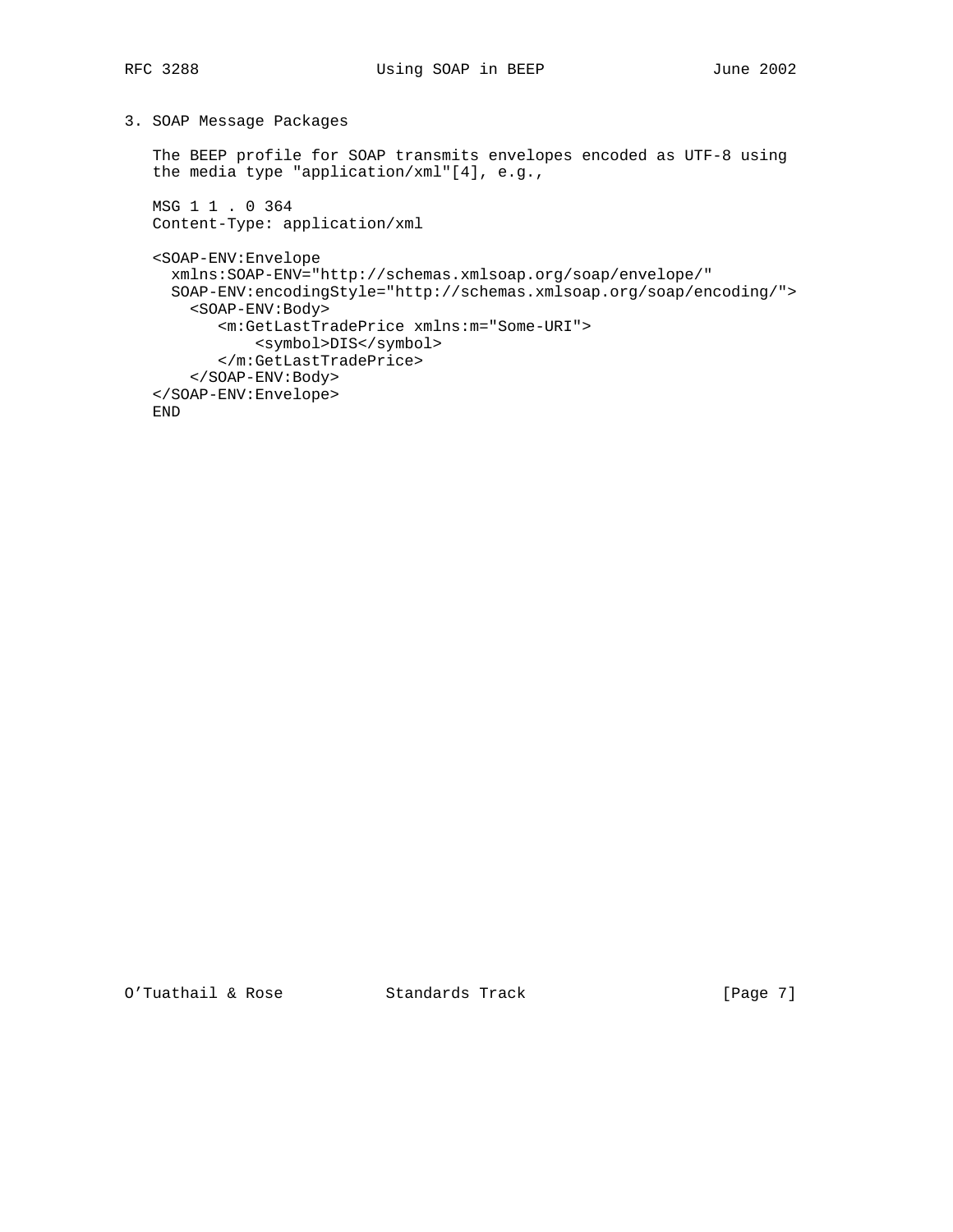In addition, the BEEP profile for SOAP also allows envelopes to be transmitted as the root part of a "multipart/related"[5] content, and with subordinate parts referenced using the rules of Section 3 of [6] (i.e., using either the "Content-ID:"[7] or "Content-Location:"[8] headers), e.g., MSG 1 2 . 364 668 Content-Type: multipart/related; boundary="MIME\_boundary"; type=application/xml; start="<claim061400a.xml@claiming-it.com>" --MIME\_boundary Content-Type: application/xml Content-ID: <claim061400a.xml@claiming-it.com> <?xml version='1.0' ?> <SOAP-ENV:Envelope xmlns:SOAP-ENV="http://schemas.xmlsoap.org/soap/envelope/"> <SOAP-ENV:Body> .. <theSignedForm href="cid:claim061400a.tiff@claiming-it.com" /> .. </SOAP-ENV:Body> </SOAP-ENV:Envelope> --MIME\_boundary Content-Type: image/tiff Content-Transfer-Encoding: binary Content-ID: <claim061400a.tiff@claiming-it.com> ...binary TIFF image... --MIME\_boundary-- END

 Consistent with Section 2 of [6], it is strongly recommended that the multipart contain a "start" parameter, and that the root part contain a "Content-ID:" header. However, because BEEP provides an 8bit-wide path, a "transformative" Content-Transfer-Encoding (e.g., "base64" or "quoted-printable") should not be used. Further note that MIME[9] requires that the value of the "Content-ID" header be globally unique.

O'Tuathail & Rose Standards Track [Page 8]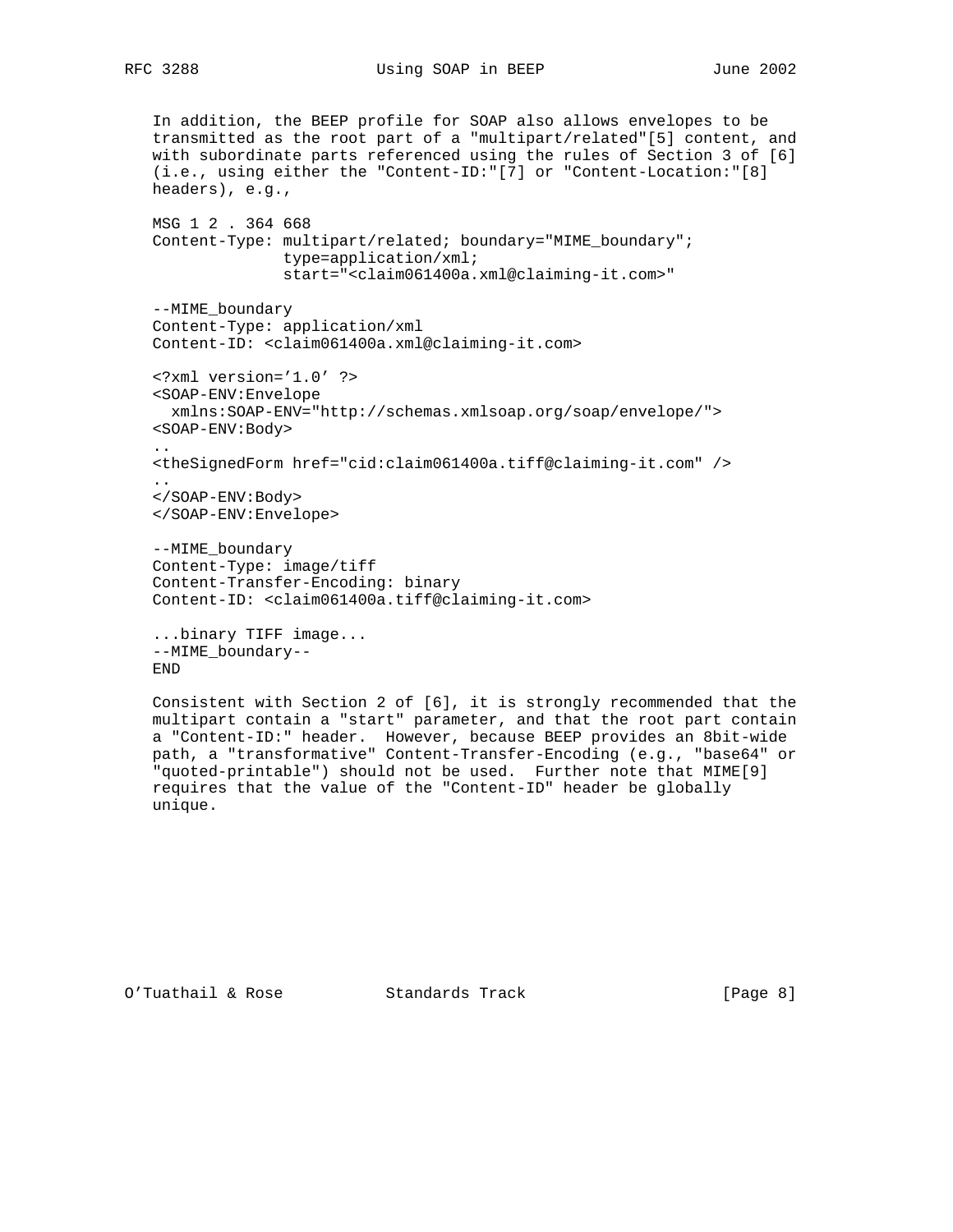### 4. SOAP Message Patterns

4.1 One-way Message

 A one-way message involves sending a message without any response being returned.

 The BEEP profile for SOAP achieves this using a one-to-many exchange, in which the client sends a "MSG" message containing an envelope, and the server immediately sends back a "NUL" message, before processing the contents of the envelope.

4.2 Request-Response Exchange

 A request/response exchange involves sending a request, which results in a response being returned.

 The BEEP profile for SOAP achieves this using a one-to-one exchange, in which the client sends a "MSG" message containing an envelope, and the server sends back a "RPY" message containing an envelope.

 Finally, the BEEP profile for SOAP does not use the "ERR" message for SOAP faults when performing one-to-one exchanges -- whatever response is generated by the server is always returned in the "RPY" message.

4.3 Request/N-Responses Exchange

 A request/N-responses exchange involves sending a request, which results in zero or more responses being returned.

 The BEEP profile for SOAP achieves this using a one-to-many exchange, in which the client sends a "MSG" message containing an envelope, and the server sends back zero or more "ANS" messages, each containing an envelope, followed by a "NUL" message.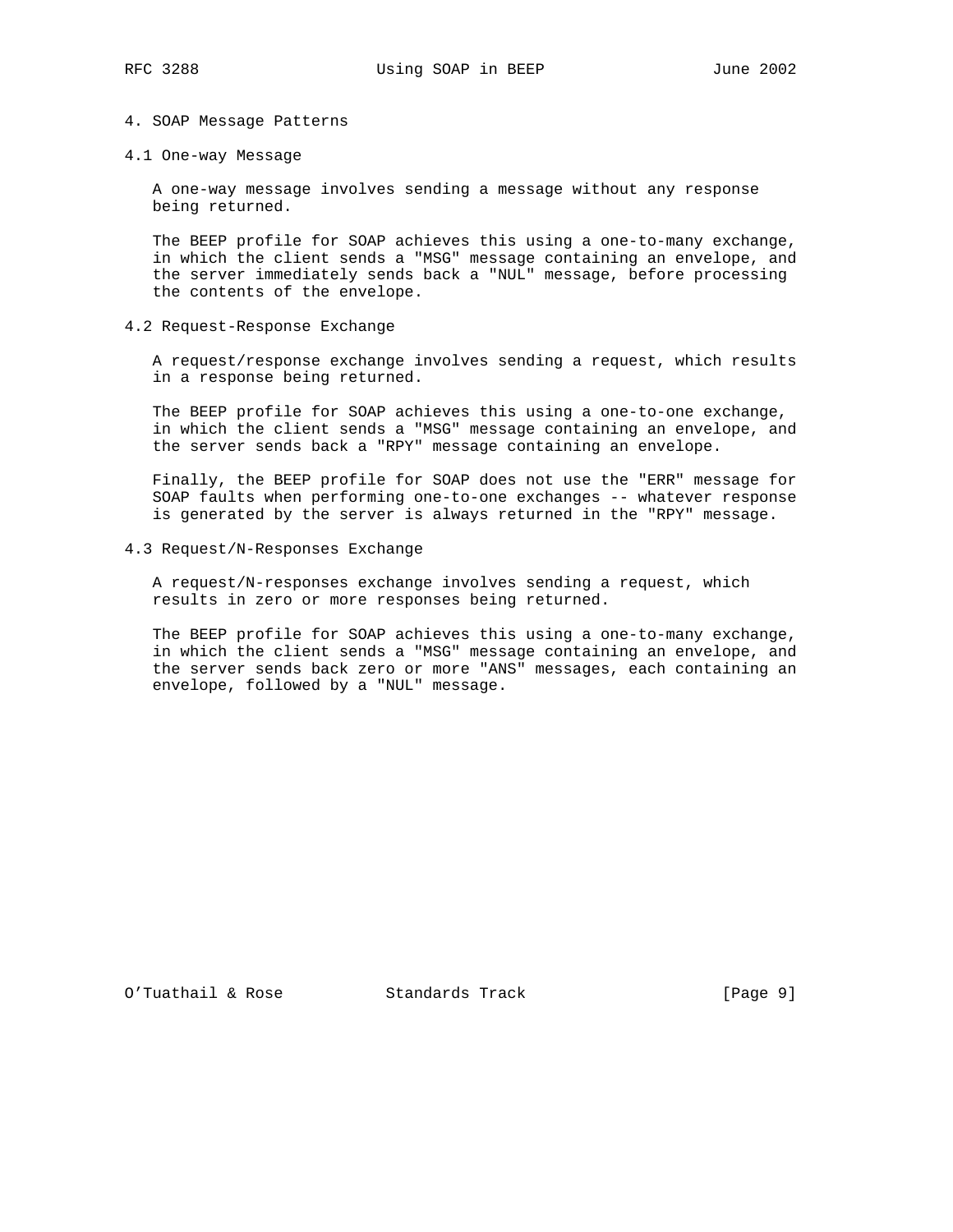5. URL Schemes

 This memo defines two URL schemes, "soap.beep" and "soap.beeps", which identify the use of SOAP over BEEP over TCP. Note that, at present, a "generic" URL scheme for SOAP is not defined.

5.1 The soap.beep URL Scheme

 The "soap.beep" URL scheme uses the "generic URI" syntax defined in Section 3 of [10], specifically:

- o the value "soap.beep" is used for the scheme component; and,
- o the server-based naming authority defined in Section 3.2.2 of [10] is used for the authority component.
- o the path component maps to the "resource" component of the boot message sent during profile initialization (if absent, it defaults to "/").

 The values of both the scheme and authority components are case insensitive.

For example, the URL

soap.beep://stockquoteserver.example.com/StockQuote

might result in the example shown in Section 2.1.

5.1.1 Resolving IP/TCP Address Information

 The "soap.beep" URL scheme indicates the use of the BEEP profile for SOAP running over TCP/IP.

 If the authority component contains a domain name and a port number, e.g.,

soap.beep://stockquoteserver.example.com:1026

 then the DNS is queried for the A RRs corresponding to the domain name, and the port number is used directly.

O'Tuathail & Rose Standards Track [Page 10]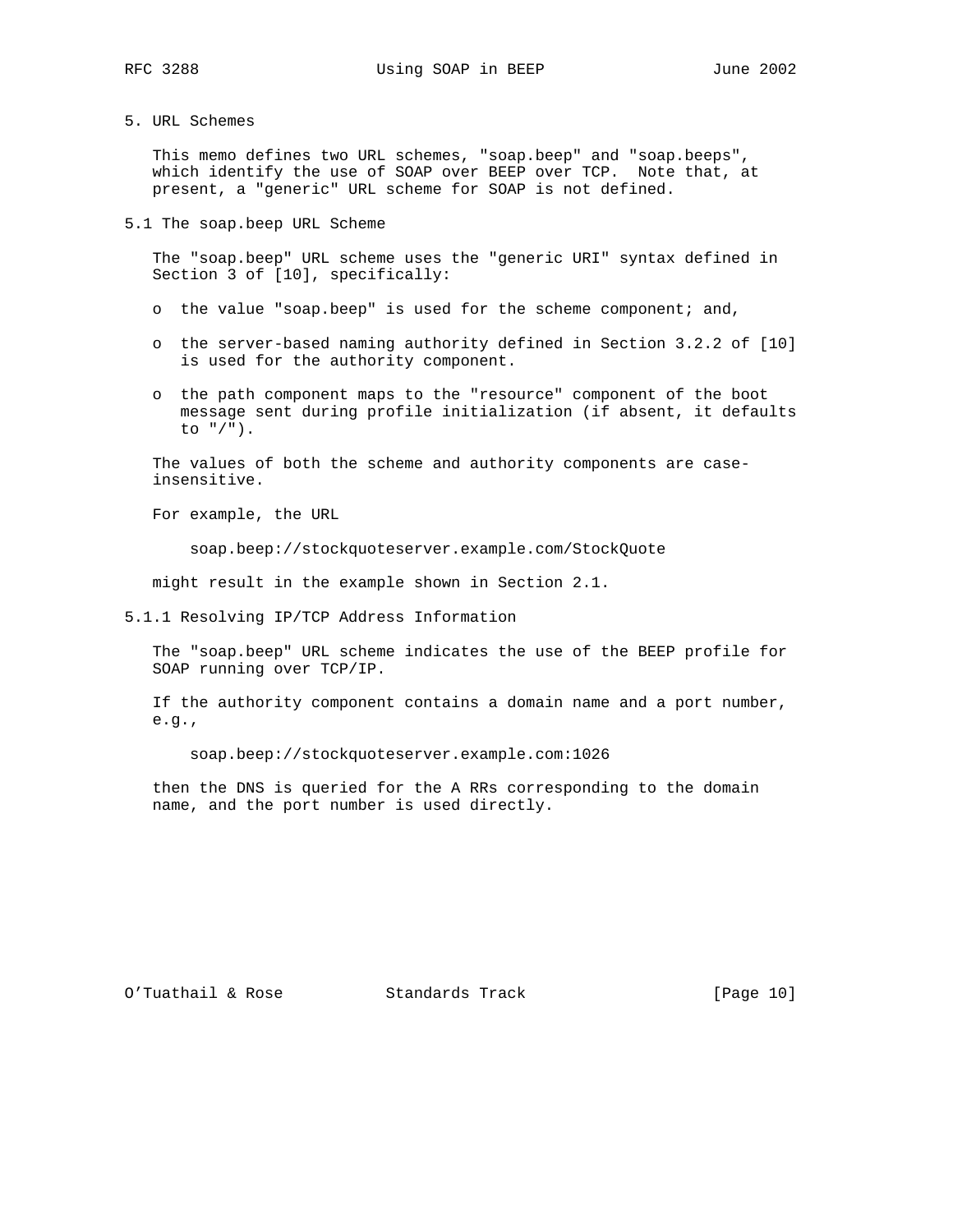If the authority component contains a domain name and no port number, e.g.,

soap.beep://stockquoteserver.example.com

 the SRV algorithm[11] is used with a service parameter of "soap-beep" and a protocol parameter of "tcp" to determine the IP/TCP addressing information. If no appropriate SRV RRs are found (e.g., for "\_soap beep.\_tcp.stockquoteserver.example.com"), then the DNS is queried for the A RRs corresponding to the domain name and the port number used is assigned by the IANA for the registration in Section 7.4.

If the authority component contains an IP address, e.g.,

soap.beep://10.0.0.2:1026

 then the DNS is not queried, and the IP address is used directly. If a port number is present, it is used directly; otherwise, the port number used is assigned by the IANA for the registration in Section 7.4.

 While the use of literal IPv6 addresses in URLs is discouraged, if a literal IPv6 address is used in a "soap.beep" URL, it must conform to the syntax specified in [12].

5.2 The soap.beeps URL Scheme

 The "soap.beeps" URL scheme is identical, in all ways, to the "soap.beep" URL scheme specified in Section 5.1, with the exception that prior to starting the BEEP profile for SOAP, the BEEP session must be tuned for privacy. In particular, note that both URL schemes use the identical algorithms and parameters for address resolution as specified in Section 5.1.1 (e.g., the same service name for SRV lookups, the same port number for TCP, and so on).

 There are two ways to perform privacy tuning on a BEEP session, either:

- o a transport security profile may be successfully started; or,
- o a user authentication profile that supports transport security may be successfully started.

 Regardless, upon completion of the negotiation process, a tuning reset occurs in which both BEEP peers issue a new greeting. Consult Section 3 of [2] for an example of how a BEEP peer may choose to issue different greetings based on whether privacy is in use.

O'Tuathail & Rose Standards Track [Page 11]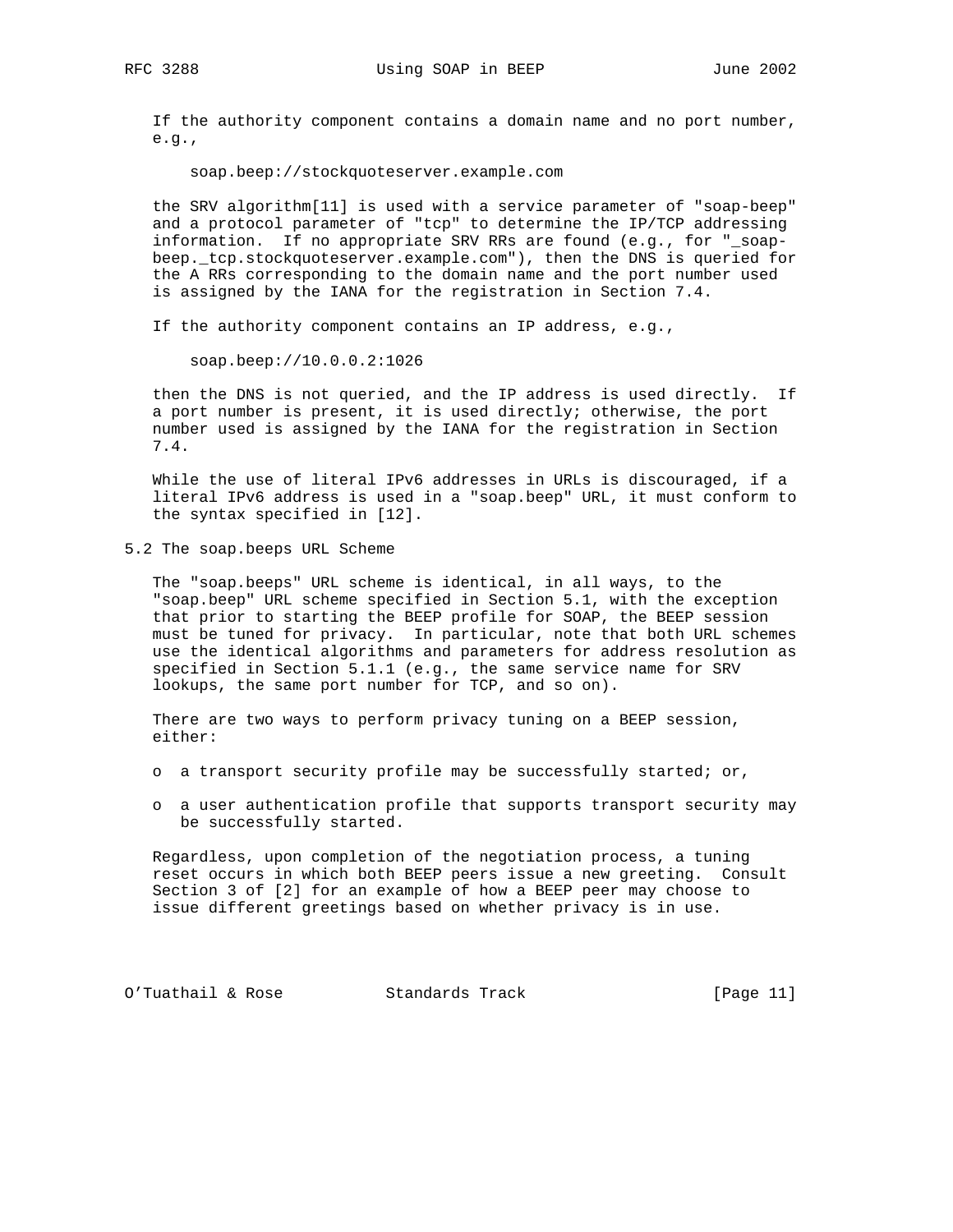# 6. Registration Templates

6.1 SOAP Profile Feature Registration Template

 When a feature for the BEEP profile for SOAP is registered, the following information is supplied:

 Feature Identification: specify a string that identifies this feature. Unless the feature is registered with the IANA, the feature's identification must start with "x-".

Feature Semantics: specify the semantics of the feature.

 Contact Information: specify the electronic contact information for the author of the feature.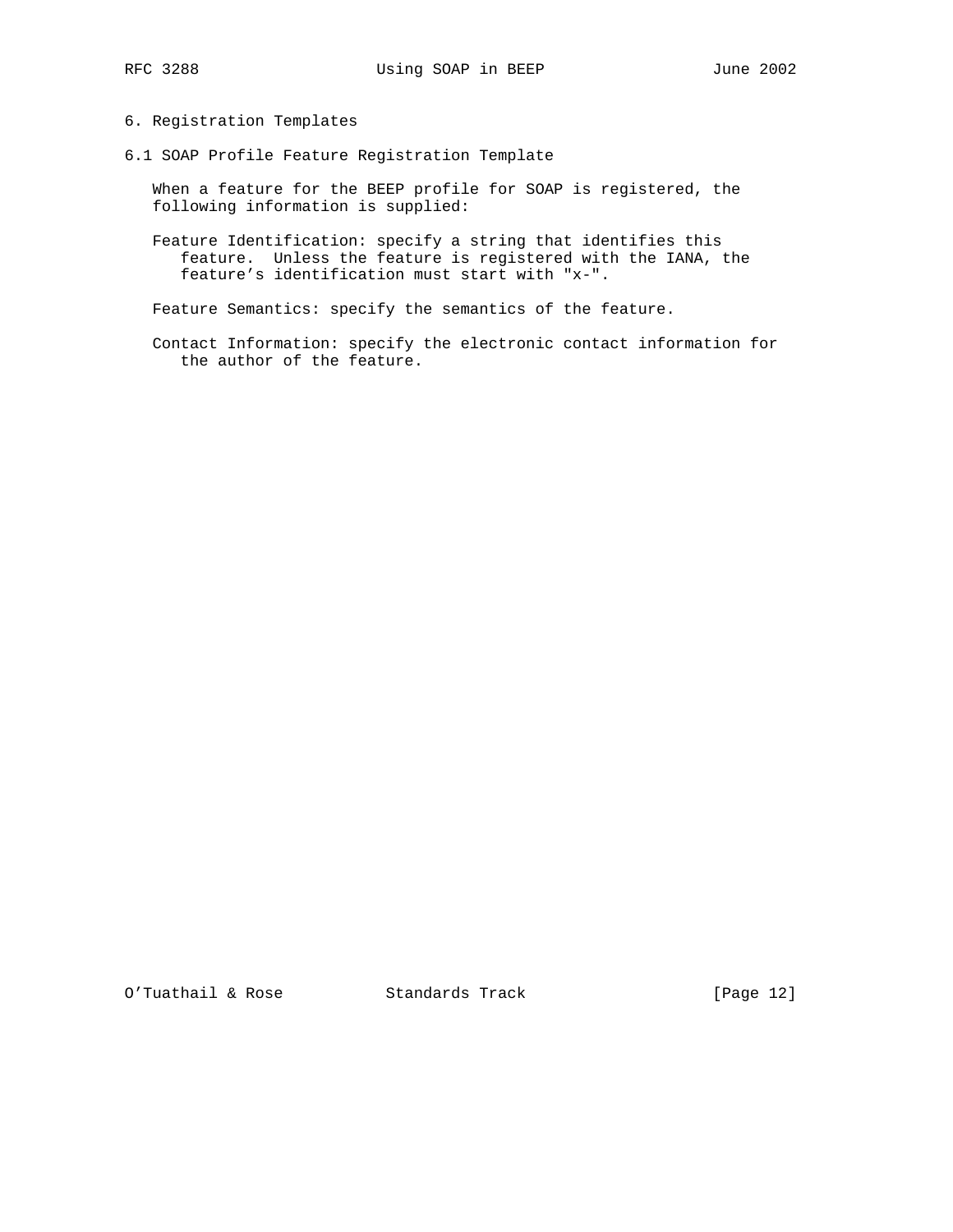RFC 3288 Using SOAP in BEEP June 2002

# 7. Initial Registrations

7.1 Registration: The SOAP Profile

 Profile Identification: http://iana.org/beep/soap Messages exchanged during Channel Creation: bootmsg, bootrpy Messages starting one-to-one exchanges: bootmsg, SOAP-Env:Envelope Messages in positive replies: bootrpy, SOAP-Env:Envelope Messages in negative replies: error Messages in one-to-many exchanges: SOAP-Env:Envelope Message Syntax: SOAP-Env:Envelope as defined in Section 4 of [1] and [6] Message Semantics: c.f., [1] Contact Information: Eamon O'Tuathail <eamon.otuathail@clipcode.com>, Marshall Rose <mrose@dbc.mtview.ca.us>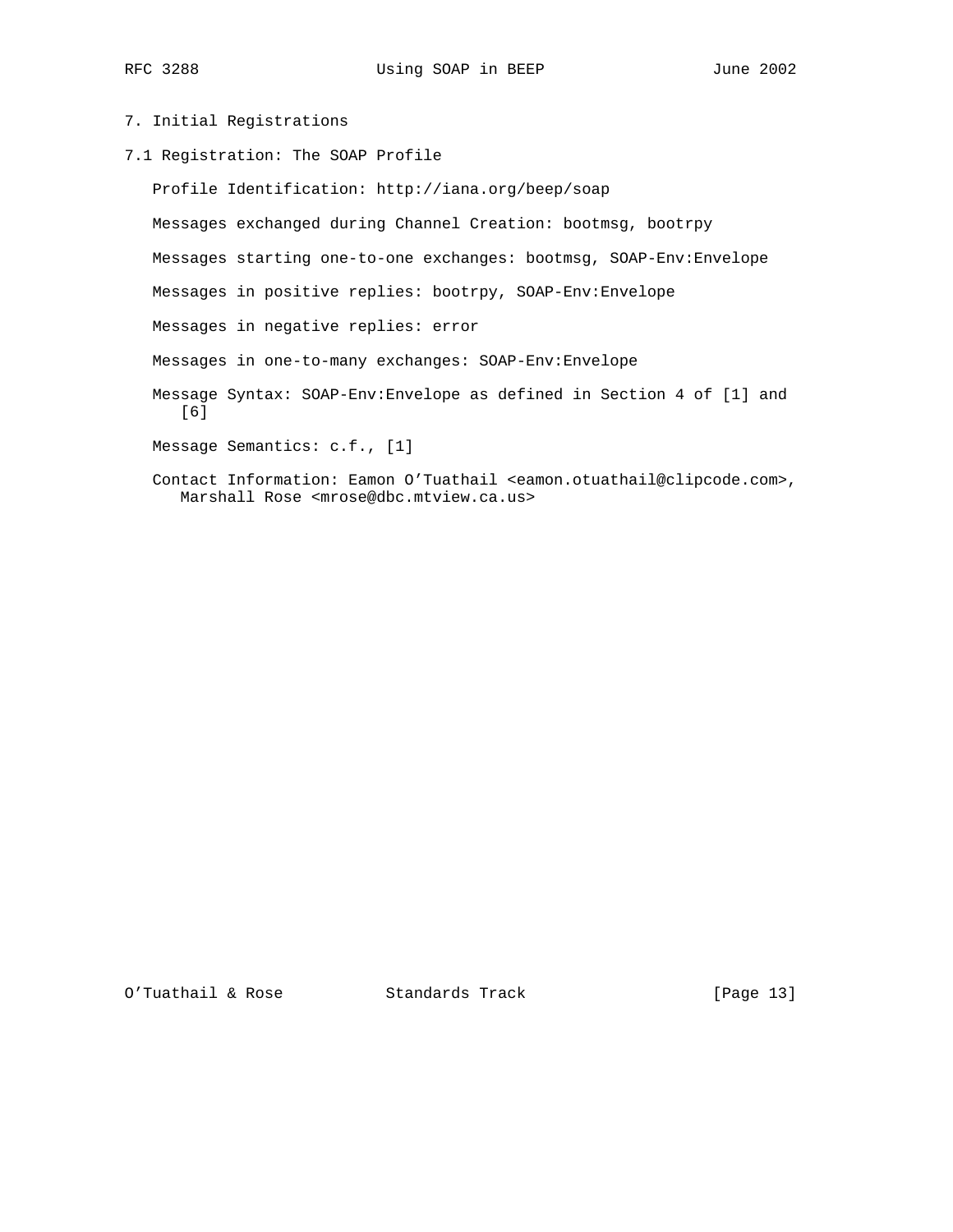7.2 Registration: The soap.beep URL Scheme

URL scheme name: soap.beep

URL scheme syntax: c.f., Section 5.1

 Character encoding considerations: c.f., the "generic URI" syntax defined in Section 3 of [10]

 Intended usage: identifies a SOAP resource made available using the BEEP profile for SOAP

Applications using this scheme: c.f., "Intended usage", above

Interoperability considerations: n/a

Security Considerations: c.f., Section 8

Relevant Publications: c.f., [1], [6], and [2]

 Contact Information: Eamon O'Tuathail <eamon.otuathail@clipcode.com>, Marshall Rose <mrose@dbc.mtview.ca.us>

Author/Change controller: the IESG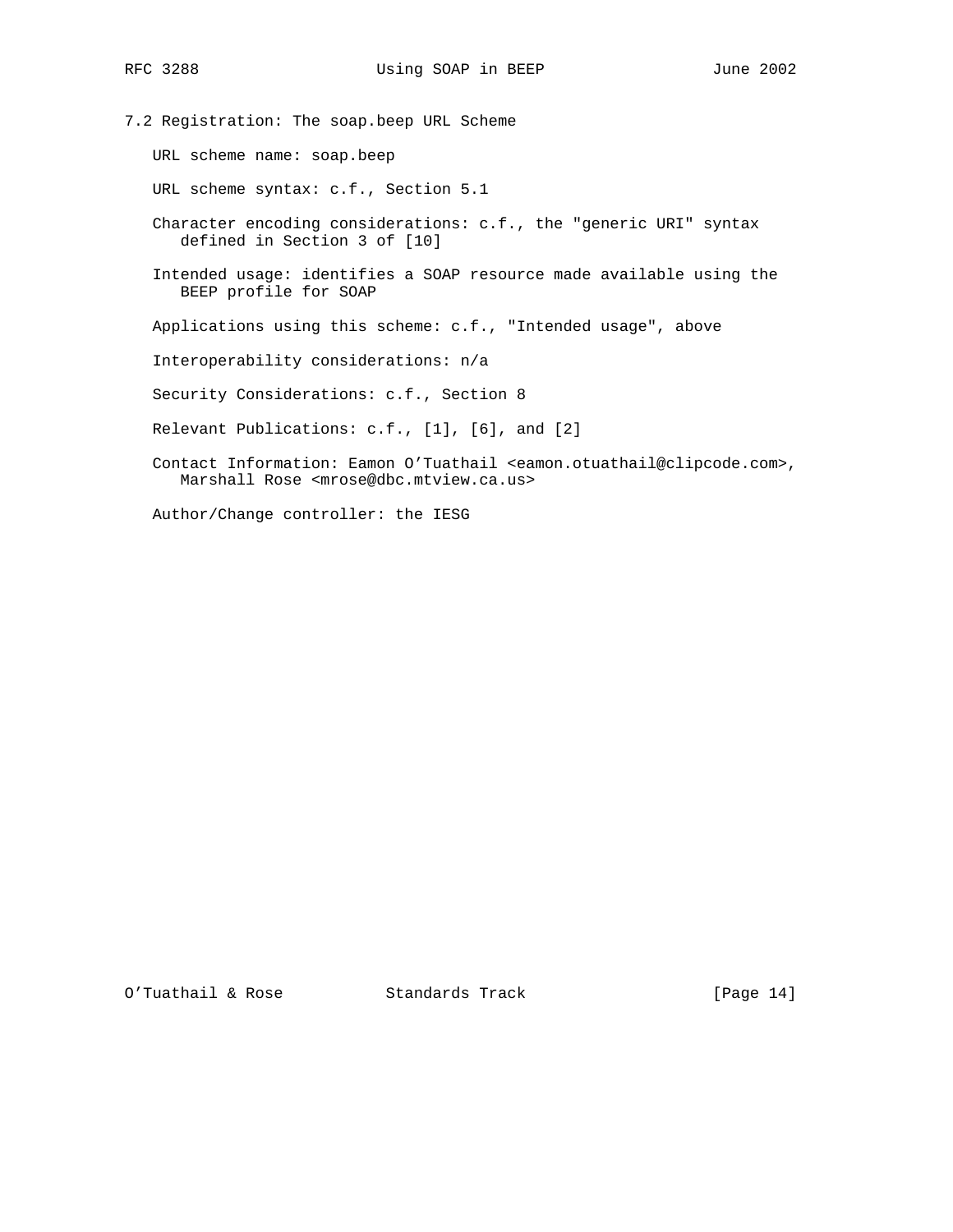7.3 Registration: The soap.beeps URL Scheme URL scheme name: soap.beeps URL scheme syntax: c.f., Section 5.2 Character encoding considerations: c.f., the "generic URI" syntax defined in Section 3 of [10] Intended usage: identifies a SOAP resource made available using the BEEP profile for SOAP after the BEEP session has been tuned for privacy Applications using this scheme: c.f., "Intended usage", above Interoperability considerations: n/a Security Considerations: c.f., Section 8 Relevant Publications: c.f., [1], [6], and [2] Contact Information: Eamon O'Tuathail <eamon.otuathail@clipcode.com>, Marshall Rose <mrose@dbc.mtview.ca.us> Author/Change controller: the IESG 7.4 Registration: The System (Well-Known) TCP port number for SOAP over BEEP Protocol Number: TCP Message Formats, Types, Opcodes, and Sequences: c.f., Section 2.1 Functions: c.f., [1] Use of Broadcast/Multicast: none Proposed Name: SOAP over BEEP Short name: soap-beep Contact Information: Eamon O'Tuathail <eamon.otuathail@clipcode.com>, Marshall Rose <mrose@dbc.mtview.ca.us>

O'Tuathail & Rose Standards Track [Page 15]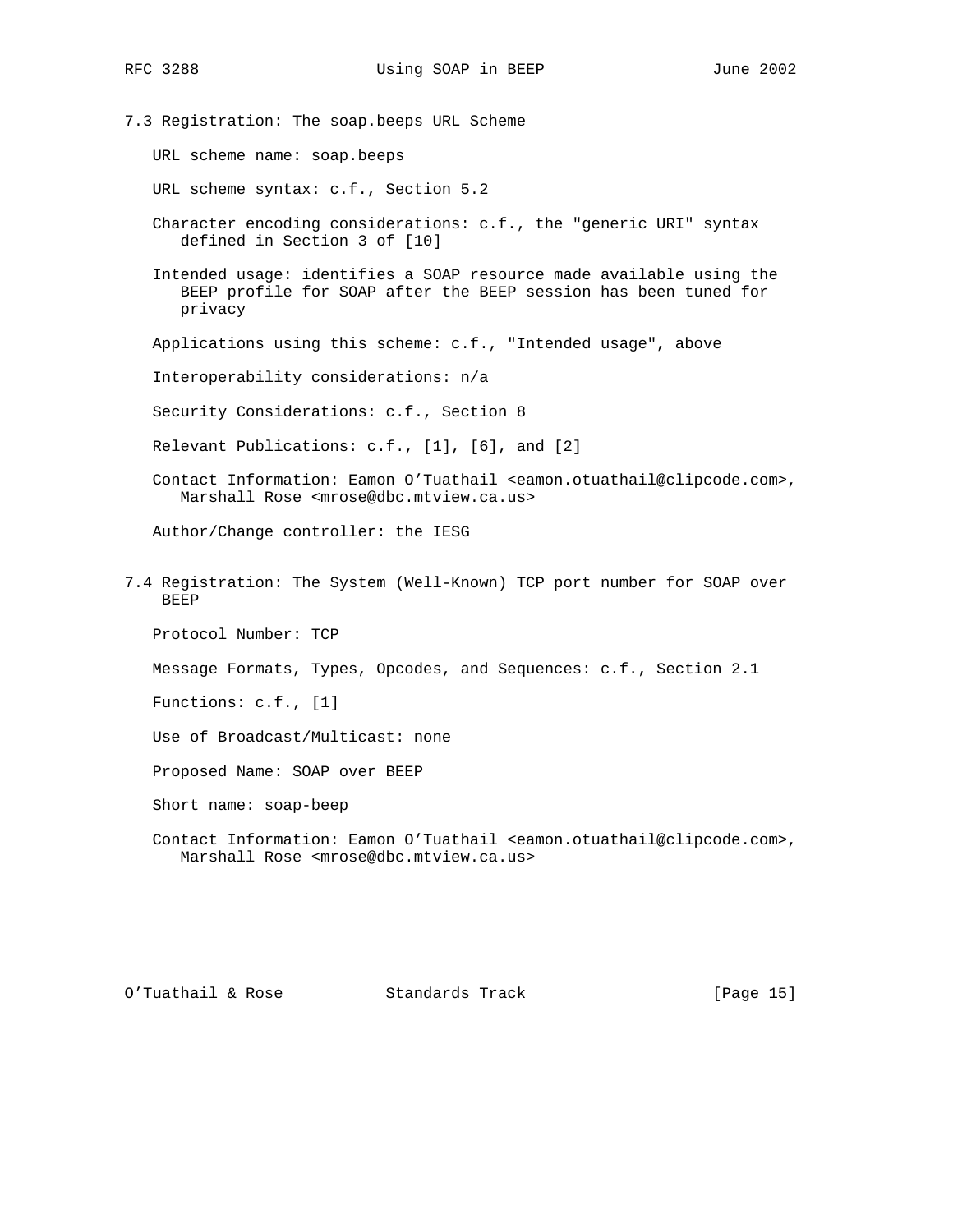# 8. Security Considerations

 Although service provisioning is a policy matter, at a minimum, all implementations must provide the following tuning profiles:

- for authentication: http://iana.org/beep/SASL/DIGEST-MD5
- for confidentiality: http://iana.org/beep/TLS (using the TLS\_RSA\_WITH\_3DES\_EDE\_CBC\_SHA cipher)
- for both: http://iana.org/beep/TLS (using the TLS\_RSA\_WITH\_3DES\_EDE\_CBC\_SHA cipher supporting client-side certificates)

 Further, implementations may choose to offer MIME-based security services providing message integrity and confidentiality, such as OpenPGP[13] or S/MIME[14].

 Regardless, consult [2]'s Section 9 for a discussion of BEEP-specific security issues.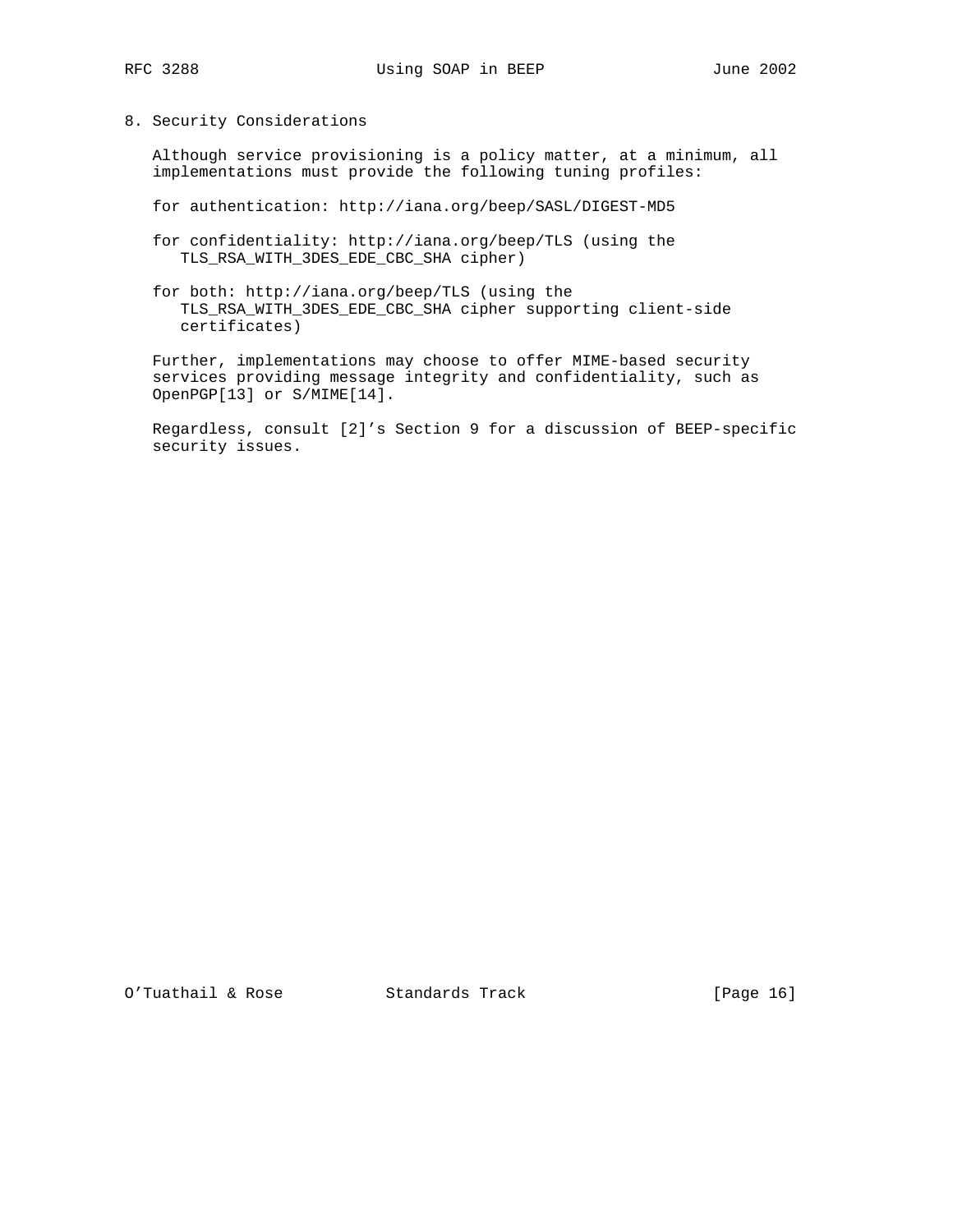#### References

- [1] Box, D., Ehnebuske, D., Kakivaya, G., Layman, A., Mendelsohn, N., Nielsen, H., Thatte, S. and D. Winer, "Simple Object Access Protocol (SOAP) 1.1", May 2000, <http://www.w3.org/TR/2000/ NOTE-SOAP-20000508>.
- [2] Rose, M., "The Blocks Extensible Exchange Protocol Core", RFC 3080, March 2001.
- [3] Fielding, R., Gettys, J., Mogul, J., Nielsen, H., Masinter, L., Leach, P. and T. Berners-Lee, "Hypertext Transfer Protocol -- HTTP/1.1", RFC 2616, June 1999.
- [4] Murata, M., St.Laurent, S. and D. Kohn, "XML Media Types", RFC 3023, January 2001.
- [5] Levinson, E., "The MIME Multipart/Related Content-type", RFC 2387, August 1998.
- [6] Barton, J., Thatte, S. and H. Nielsen, "SOAP Messages with Attachments", December 2000, <http://www.w3.org/TR/2000/NOTE- SOAP-attachments-20001211>.
- [7] Levinson, E., "Content-ID and Message-ID Uniform Resource Locators", RFC 2392, August 1998.
- [8] Palme, F., Hopmann, A., Shelness, N. and E. Stefferud, "MIME Encapsulation of Aggregate Documents, such as HTML (MHTML)", RFC 2557, March 1999.
- [9] Freed, N. and N. Borenstein, "Multipurpose Internet Mail Extensions (MIME) Part One: Format of Internet Message Bodies", RFC 2045, November 1996.
- [10] Berners-Lee, T., Fielding, R. and L. Masinter, "Uniform Resource Identifiers (URI): Generic Syntax", RFC 2396, August 1998.
- [11] Gulbrandsen, A., Vixie, P. and L. Esibov, "A DNS RR for specifying the location of services (DNS SRV)", RFC 2782, February 2000.
- [12] Haskin, D. and E. Allen, "IP Version 6 over PPP", RFC 2472, December 1998.
- [13] Elkins, M., Del Torto, D., Levien, R. and T. Roessler, "MIME Security with OpenPGP", RFC 3156, August 2001.

O'Tuathail & Rose Standards Track [Page 17]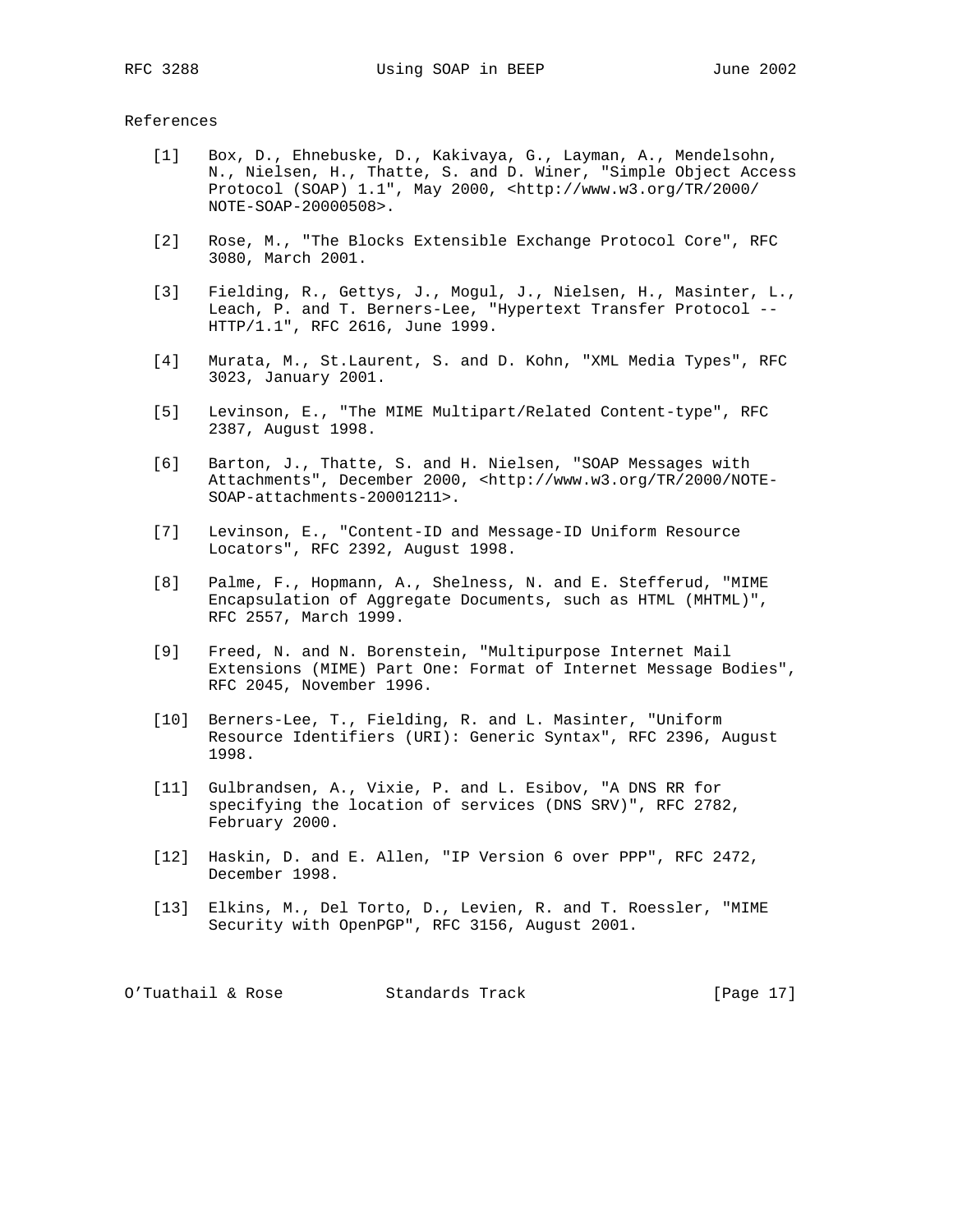[14] Ramsdell, B., "S/MIME Version 3 Message Specification", RFC 2633, June 1999.

IANA Considerations

The IANA has registered the profile specified in Section 7.1 as:

http://iana.org/beep/soap

 The IANA has registered "soap.beep" and "soap.beeps" as URL schemes, as specified in Section 7.2 and Section 7.3, respectively.

 The IANA has also registered "SOAP over BEEP" as a TCP port number, as specified in Section 7.4.

 Finally, the IANA maintains a list of SOAP profile features, c.f., Section 6.1. The IESG is responsible for assigning a designated expert to review the specification prior to the IANA making the assignment. Prior to contacting the IESG, developers of SOAP profile features must use the mailing list beepwg@lists.beepcore.org to solicit commentary.

Acknowledgements

 The authors gratefully acknowledge the contributions of: Christopher Ferris, Huston Franklin, Alexey Melnikov, Bill Mills, and Roy T. Fielding.

O'Tuathail & Rose Standards Track [Page 18]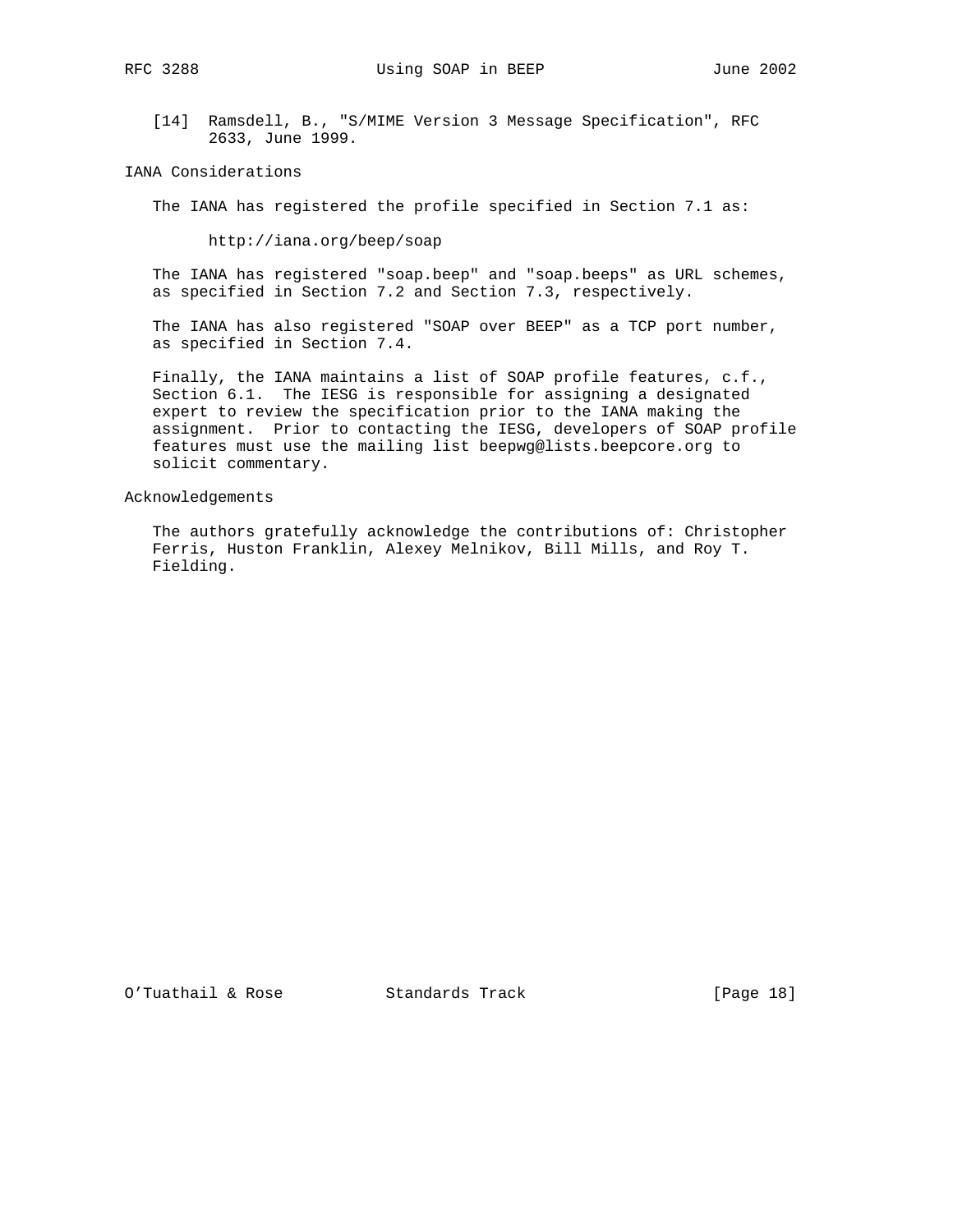Authors' Addresses

 Eamon O'Tuathail Clipcode.com 24 Thomastown Road Dun Laoghaire Dublin IE

 Phone: +353 1 2350 424 EMail: eamon.otuathail@clipcode.com URI: http://www.clipcode.com/

 Marshall T. Rose Dover Beach Consulting, Inc. POB 255268 Sacramento, CA 95865-5268 US

 Phone: +1 916 483 8878 EMail: mrose@dbc.mtview.ca.us